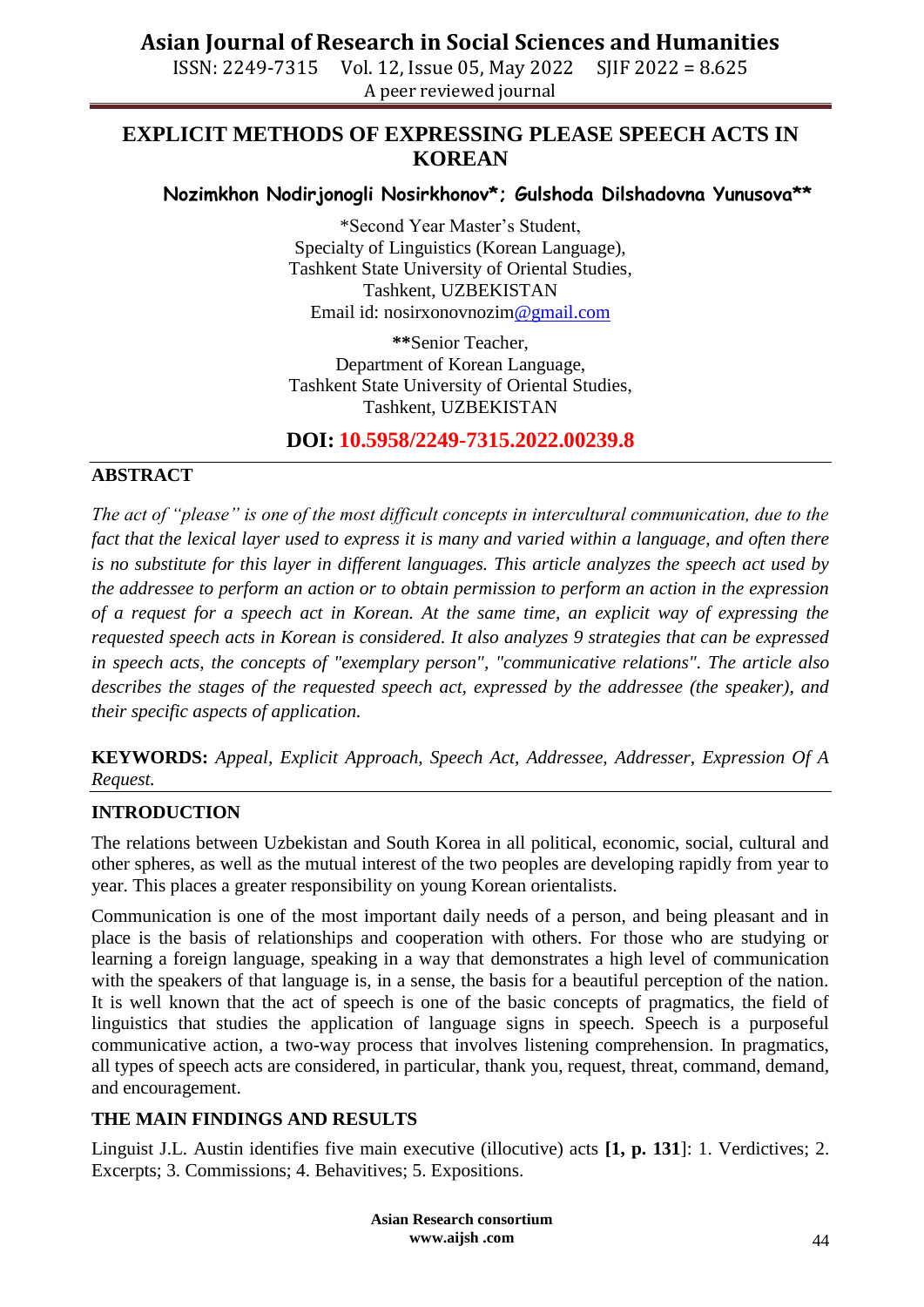ISSN: 2249-7315 Vol. 12, Issue 05, May 2022 SJIF 2022 = 8.625 A peer reviewed journal

It is in the Korean language that the acts of speech that express a request fall into the class of behavitives according to the above classification, that is, the acts that govern social behavior and communicative relations.

The act of pleading expressed by the addressee (speaker) includes the following steps **[1, p. 123**]:

- 1. Purpose or intention;
- 2. The way to achieve the goal;
- 3. The intensity of the illocutive power of the act of speech;
- 4. Features of approximate content;
- 5. Conditions for the use of a particular speech act;
- 6. Terms of politeness.

Here is an example:

- 무서워요. 같이갈수있을까요?
- Qoʻrqyapman. Men bilanbirga bora olasizmi?
	- "I'm scared." Can you go with me?

In this example, when analyzing the stages of expression of the content of the request, first of all, to persuade the interlocutor to go with him, secondly, to ask the addressee to perform the desired action, thirdly, to give a reason during the request, fourthly, to give an irrefutable reason fifth, please use the act of speech, sixth, to use a grammatical device that gives a high respect content can be seen.

According to J. Searl's classification, speech acts belong to the group of directives, i.e. statements used by the speaker in the performance of any activity by the listener, such as orders, advice, requests, warnings, etc **[2, p. 195**]. For example:

## - 배고파요. 김밥사주세요.

- *-* Qornim ochdi. Kimpap sotib olib bering*.*
- *- I am hungry. Buy me a kimpap.*

In the example above, there is an effect of the request made by the addressee, i.e. the request, in the performance of the action of purchasing the kimpap by the addressee. In this case, the addressee is not burdened with any obligation, but is given a choice, and the choice or not to take action remains with him. If he wants, he can bring a kimpap, if he doesn't want, he can't.

Ye.I. Belyayeva suggested that motivational speech acts should be divided into three types: prescriptives (command, order, prohibition), requisites (begging, please, suggestion), suggestive (advice, recommendation, warning) **[3, p. 168**].

According to Belyayeva, Korean words of request belong to the group of requisites. In this case, the request for the action is directed by the addressee to the addressee, and its execution is not voluntary, ie mandatory.

Consider the following example:

- 경은씨한테가르쳐주세요.
- Kyongingaoʻrgatibyuboring, iltimos.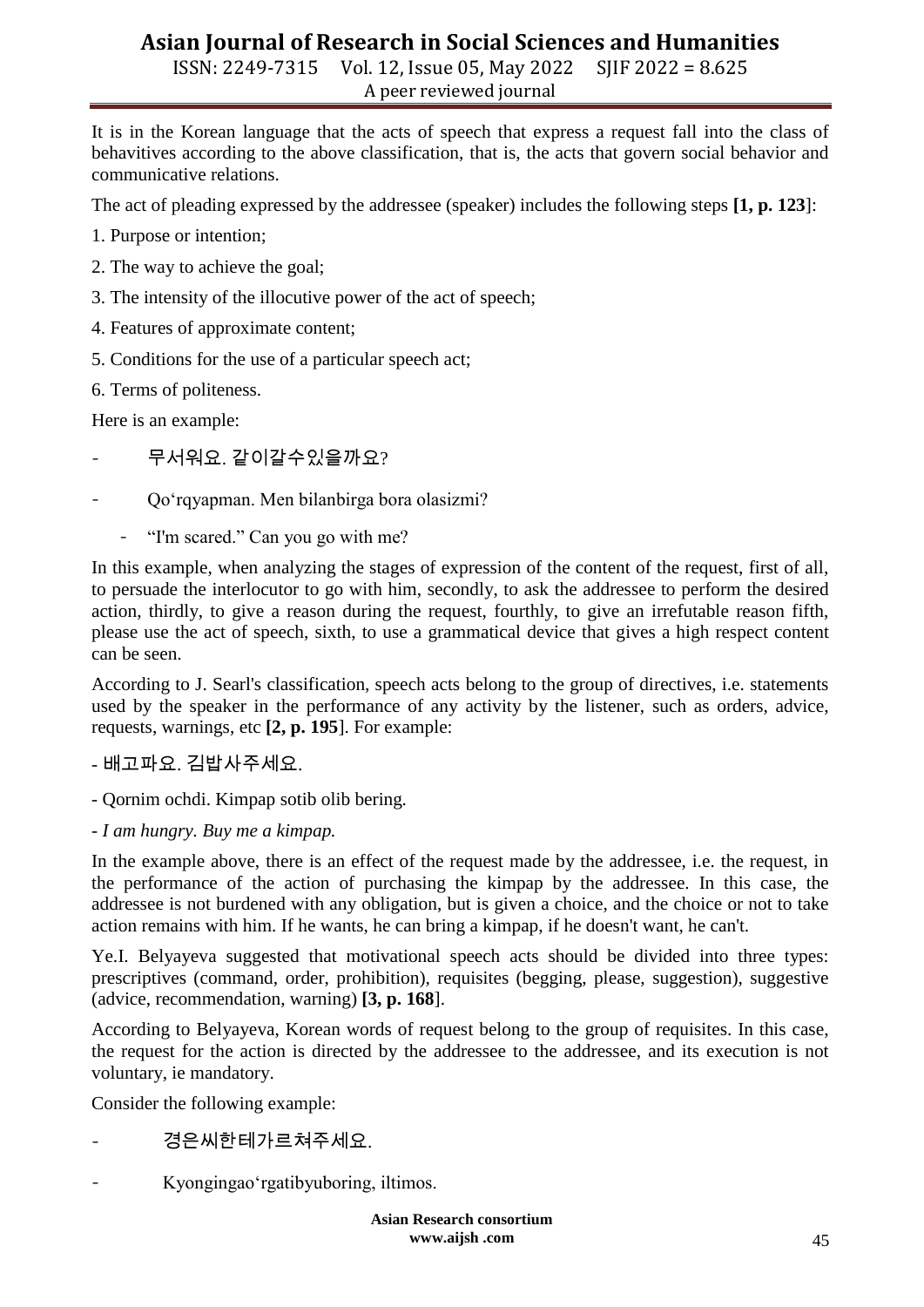## **Asian Journal of Research in Social Sciences and Humanities** ISSN: 2249-7315 Vol. 12, Issue 05, May 2022 SJIF 2022 = 8.625 A peer reviewed journal

- *"Teach meKyong, please.*"

In this example,  $\frac{1}{2}$  the auxiliary verb implies the requisition of the requisitive type of urge. In this sentence, we observe the use of the verb in the sense of precision, examples of this type belong to the group of multifunctional.

Well-known linguists R. Konrad **[4, p. 39-348**], James R. Nuttinger, Janet S. Decarico [**5, pp. 29- 50]**, Shashana Blum-Kulka and Elite Olstein **[6, pp. 201-250**], R. Lakoff **[7, pp. 100-250**] have expressed their views on the classification and peculiarities of speech acts.

As part of the steps presented, the authors identified 9 strategies that can be expressed in the act of speaking **[8, pp. 227-233**]:

1. An inclination-based conclusion. The simplest way to express a "please" is to use a direct "please".

- 나에게이틀동안기간을줘.

- Menga ikki kun muhlat ber.

- *"Give me two days.*"

2. Explicit expression. The method of expressing the illocutive force, in which the executive verb plays a key role. The intention is clear.

- 나에게이틀동안기간을좀줄것을부탁해요.
- Iltimos, menga ikki kun muhlat berishingizni soʻrayman.
- *"Please give me two days*."

3. Weak demand. One way to alleviate the situation is to use auxiliary verbs.

- 나에게이틀동안기간을좀주셨으면좋겠어요.

- Menga ikki kun muhlat bersangiz yaxshi boʻlardi.

- *It would be nice if you could give me two days*.

4. Coverage of internal content. The original purpose of the appeal may be directly derived from the content of the sentence. Expresses intentions, desires or feelings towards the actions of the interlocutor.

- 당신이틀동안기다려줘야되겠는데요.

- Siz ikki kun davomida kutib turishingiz kerak.

- -*You have to wait for two days*.
- 5. Expression of desire. The speaker clearly expresses the intention or desire.

#### - 나는이틀동안기간을받고싶은데요.

- Men ikki kun muhlat olishni xohlayman.
- *"I want a two-day respite."*
- 6. Offer to take action. There is a guess in the offer.

- 나에게이틀동안기간을좀주는게어때?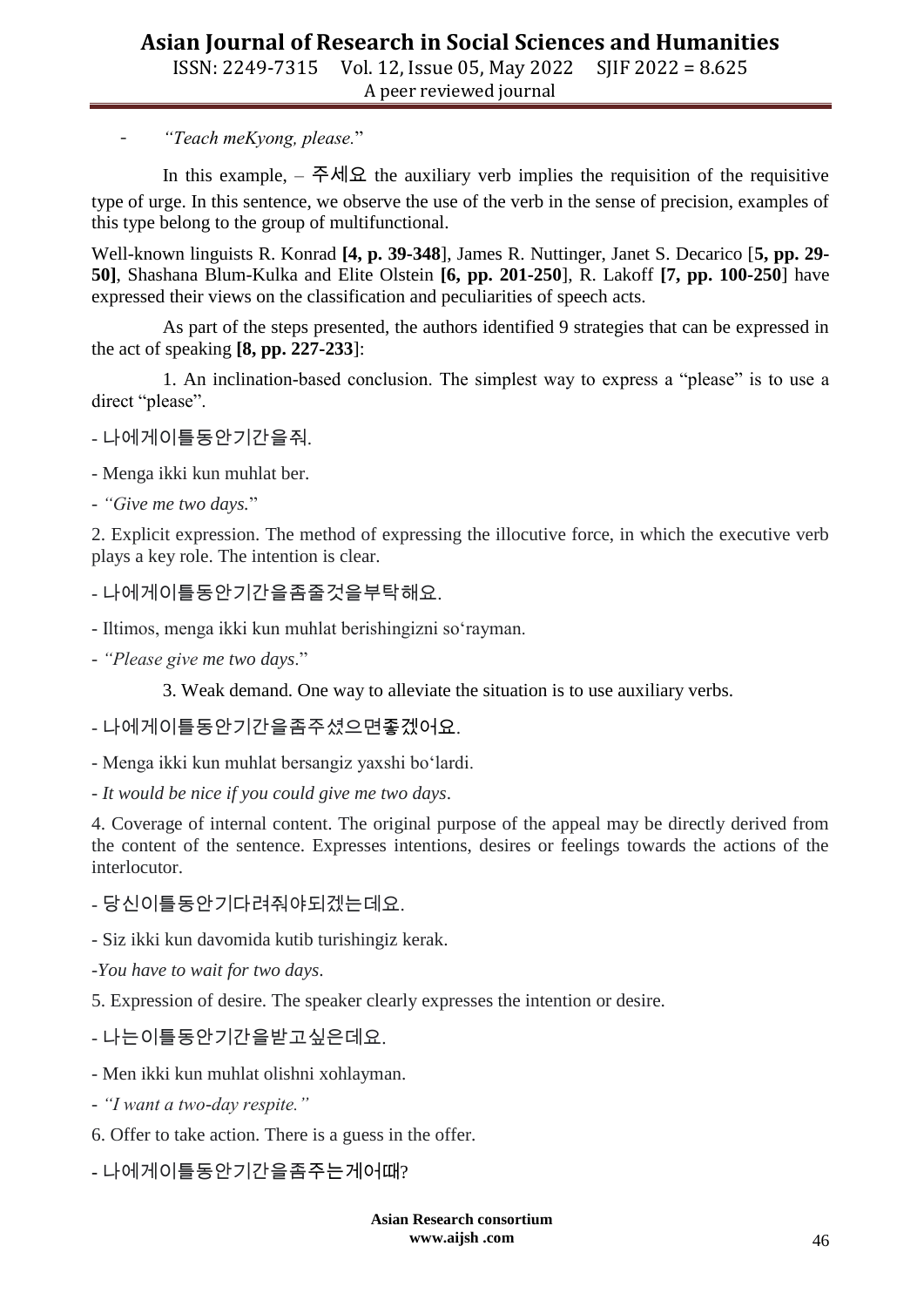ISSN: 2249-7315 Vol. 12, Issue 05, May 2022 SJIF 2022 = 8.625 A peer reviewed journal

- Menga ikki kun muhlat bersangiz qanday boʻlarkin?
- *What if you give me two days?*

7. Determining the pre-existing opportunity, conditions. Get information about the conditions of preparation for the request in the text (for example, the ability or willingness of the addressee to perform the action).

- 나는이틀동안기간을받을수있을까?

- Men ikki kun muhlat olsam boʻladimi?

- *- "May I have two days deadline?"*
- 나에게이틀동안기간을좀줄래?
- Menga ikki kun muhlat berolasizmi?
- *-"Will you give me two days deadline?"*

## -나에게이틀동안기간을좀주는게가능한일일까?

- Menga ikki kun muhlat berish imkoni bormi?
- *-"Can I have two days deadline?"*

8. Strong gesture: a method of expressing an indirect query act by pointing to an object, subject, or action.

### -이것은당신에이틀동안필요없어요?

- Buni sizga ikki kun davomida keragi boʻlmaydimi?

*- "Don't you need it for two days deadline?"*

9. Weak sign: the request to perform an object, subject or action is not specified directly, the meaning of the request can be taken out of context. Statements are interpreted as contextual requests. For example, a sentence in the following situation can be interpreted as a request (sign) for the interlocutor to give an umbrella or use it together:

## -오늘비가올줄몰랐네

- Bugun yomgʻir yogʻadi deb oʻylamagan edim.

- *"I didn't expect it to rain today*."

When talking about the expression of a request in Korean, it should be noted that the category of respect, the characteristics of politeness is one of the most important factors. This is because it depends on whether the request made by the addressee is fulfilled by the addressee. In this regard, many scholars refer to the concept of politeness proposed by Paul Gris and developed by R. Lakoff and G. Leech. According to Lakoff, "speech is used to exchange information, to maintain and strengthen interpersonal relationships, and the more it affects the interlocutors, the more important it is to follow the rules of etiquette." **[7, pp. 100-250**]

Based on the rules of politeness outlined in Lakoff's basic polite research, Brown and Levinson developed a more systematic and comprehensive theory of etiquette. According to them, the communicator, described as a "role model," plays a "social role" in the relationship, but the purpose of dialogue is to keep the person speaking and listening politely in everyday conversation **[9, pp. 66-180].**

> **Asian Research consortium www.aijsh .com**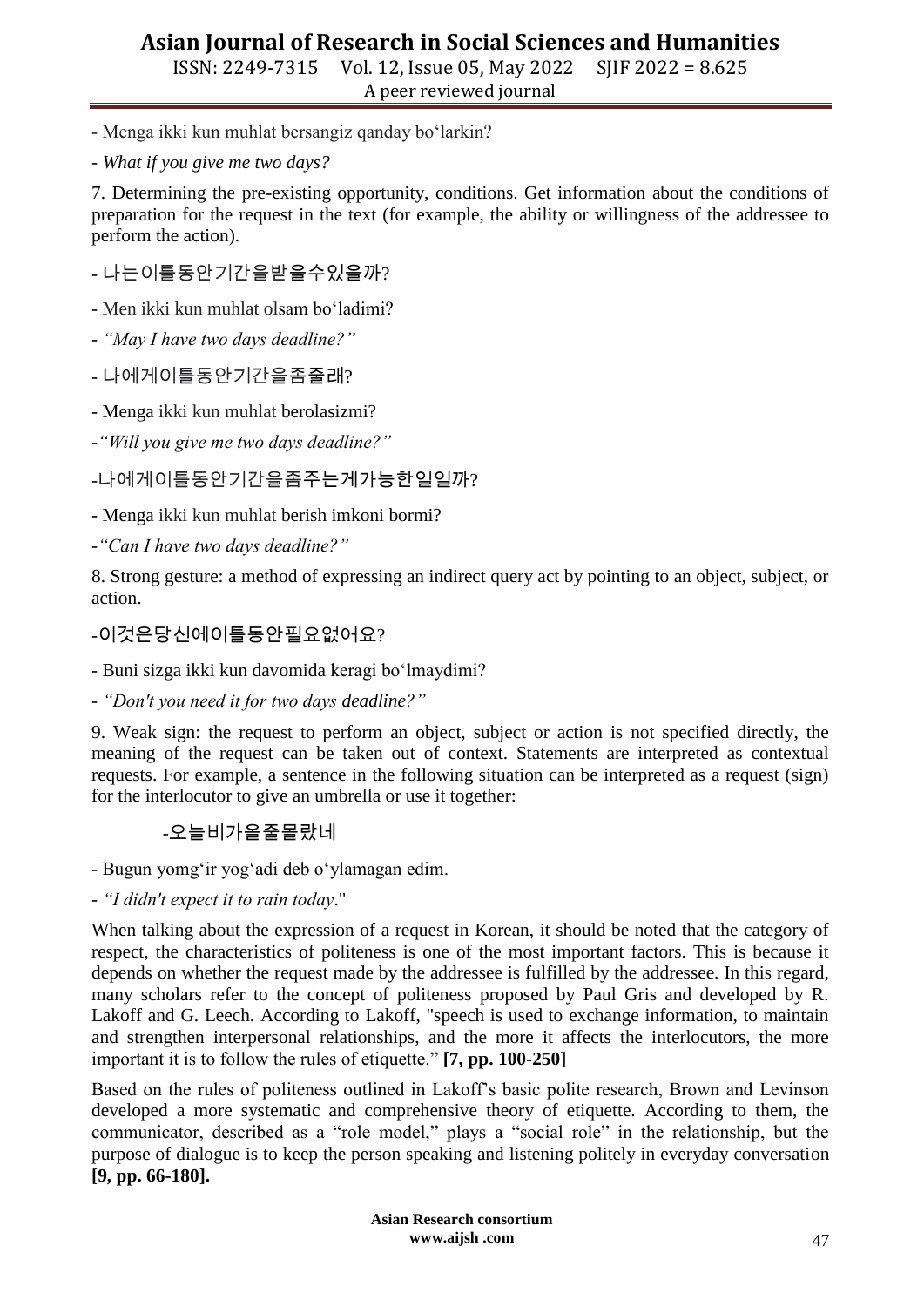ISSN: 2249-7315 Vol. 12, Issue 05, May 2022 SJIF 2022 = 8.625 A peer reviewed journal

The following examples can serve as an example of a category of social respect in expressing a request in a relationship:

- 하고싶은말을종이에쓰세요.
- Aytmoqchi boʻlgan gaplaringizni qogʻozga yozing.
- Write down what you want to say.
- 하고싶은말을종이에좀써주세요.
- Aytmoqchi boʻlgan gaplaringizni qogʻozga yozib bering, iltimos.
- *"Please, write down what you want to say."*
- 하고싶은말을종이에좀써주시겠어요?
- Aytmoqchi boʻlgan gaplaringizni qogʻozga yozib berasizmi, iltimos?
	- *"Would you please write down what you want to say?"*
- 하고싶은말을종이에좀써주실수있으세요?
- Aytmoqchi boʻlgan gaplaringizni qogʻozga yozib bera olasizmi, iltimos?
- *"Can you please write down what you want to say, please?"*
- 하고싶은말을종이에좀…
- Aytmoqchi boʻlgan gaplaringizni qogʻozga iltimos...
	- *Please write down what you want to say ...*

In the examples given, there is a transition from gentle to the most gentle equivalent. At the same time, in the above-mentioned units of speech, as a rule, there is a decrease in the level of direct intention - more or less.

It should be noted that, despite the laws of etiquette, there are a number of cases in which the request is expressed directly in the act of speech. This is a situation where the social role of the interlocutor requires a certain action.

For example, when talking to a store clerk:

- 저가방좀보여주세요.
- Iltimos, oʻsha sumkani koʻrsating.
- *Please can you show me that bag.*

Addressing to a waiter:

- 메뉴주세요.
- Menyuni olib keling.
- *Pring the menu.*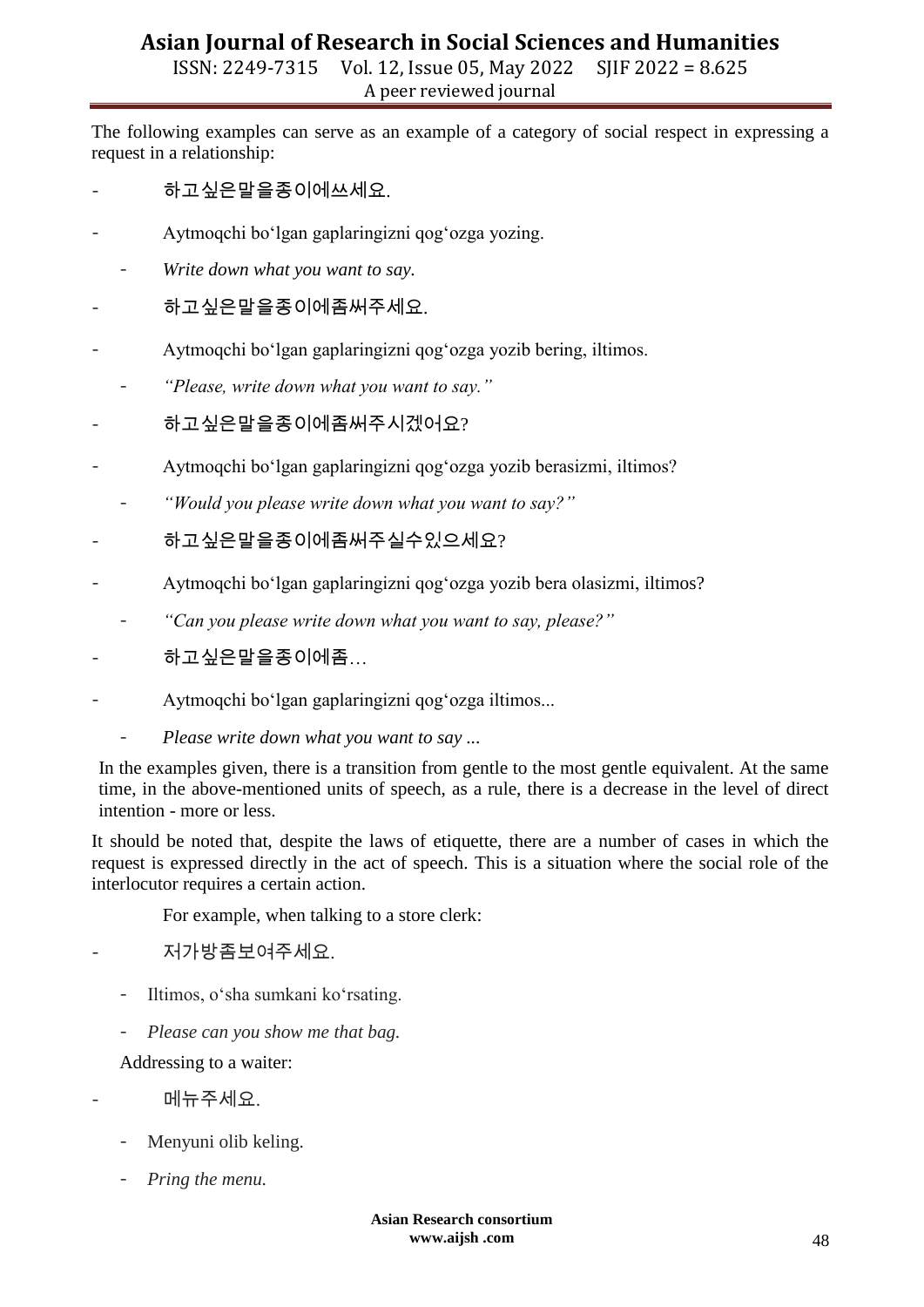ISSN: 2249-7315 Vol. 12, Issue 05, May 2022 SJIF 2022 = 8.625 A peer reviewed journal

Seek help when a person's life or health is in danger:

- 살려주세요.
- Saqlab qoling!
- *Save it!*
- 제발도와주세요.
	- Iltimos yordam bering.
	- *Please help me*

In such cases, the request is always expressed in a set of speech acts, in which the use of another speech act (for example, the use of expressive methods with a high degree of respect or not expressing the purpose clearly) is defined as a violation of speech norms **[8, pp. 227-233].**

#### **CONCLUSIONS**

Summarizing the above, we can draw the following main conclusions:

1) Korea is a country with a high contextual culture and the construction of communication depends largely on the non-linguistic context determined by the hierarchical system of Korean society; **[10]**

2) Speech acts expressing a request in Korean belong to the class of behavitives according to John Austin's classification, i.e., they belong to the range of acts governing social behavior and communicative relations;

3) Please, the well-known linguists R. Konrad, James R. Nuttinger, Janet S. Decarico, Shashana Blum-Kulka and Elite Olstein, R. Lakoff have expressed their conclusions on the classification and peculiarities of speech acts;

4) The peculiarity of the expression of the request in Korean is related to the system of social hierarchy and the concept of politeness, and the predominance of the use of indirect speech acts.

#### **REFERENCES**

- **1.** Austin J. Words as action. New in foreign linguistics. Moscow: Progressb. 1986;(17):131.
- **2.** Searle J. Indirect speech acts of request. New in foreign linguistics. Moscow. 1987;(19):195– 232.
- **3.** Belyaeva EI. Grammar and pragmatics of motivation: English. Voronezh: VGUb 1992. p.168.
- **4.** Konrad R. Interrogative sentences as indirect speech acts. New in foreign linguistics. Moscow: Progress, 1985;(16):39–348.
- **5.** Nattinger & De Carrico. Corpus and context. Investigating pragmatic functions in spoken discourse. Studies in corpus linguistics, 1992. pp.29–50.
- **6.** Shoshana B-K, Elite O. Requests and Apologies: A Cross-Cultural Study of Speech Act Realization Patterns (CCSARP). 1989. pp.201–250.
- **7.** Lakoff RТ. The Logic of Politeness or Minding Your P's and Q's. Papers from the 9th Regional Meeting, Chicago Linguistic Society. Chicago, 1983. pp.100–250.